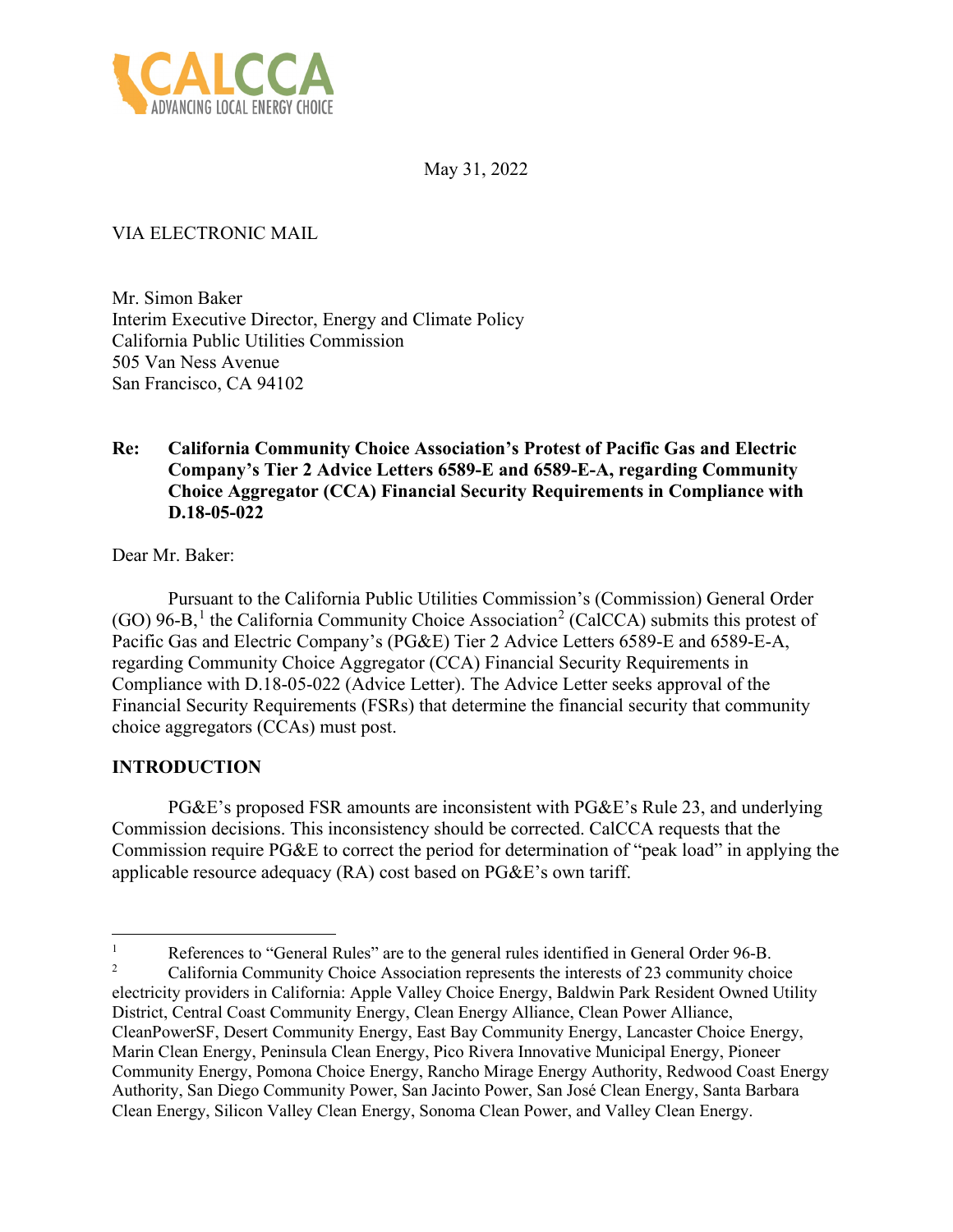Mr. Simon Baker CalCCA's Protest of PG&E's Advice Letters 6589-E and 6589-E-A Page 2

# **PROTEST**

# **PG&E's Calculation Departs From PG&E's Rule 23 and Underlying Decisions in Determining a CCA's "Peak Demand"**

Rule 23.X.1 (Sheet 64) requires PG&E to calculate a CCA's monthly peak demand (MW) forecast, for purposes of determining the RA volume, "using the most recent 12 months of historical monthly peaks." PG&E's calculations, however, appear to rely on the use of the most recent six months' historical monthly peaks.<sup>[3](#page-1-0)</sup>

PG&E's Rule 23 is consistent in its peak demand calculation with the comparable rules of Southern California Edison Company (SCE) and San Diego Gas & Electric Company  $(SDG&E).$ <sup>[4](#page-1-1)</sup> In fact, each rule uses precisely the same language. The demand calculation articulated in PG&E's Rule 23 is also consistent with Commission Decision (D.) 18-05-022. D.18-05-022 directed the determination of the FSR consistent with the "methodology set forth in the Joint Utilities' testimony."[5](#page-1-2) The Joint Utilities' testimony, in turn, provides: "[t]he CCA's monthly peak demand forecast (MW) will be established using the most recent calendar year of historical monthly peaks, defined as the CCA's demand during each month's system peak hour." $6$ 

For these reasons, the Commission should require PG&E to update the proposed FSR amounts using a peak demand based on the most recent 12 months of historical peaks.

### **CONCLUSION**

CalCCA thanks the Energy Division for its review of this protest, and requests that the Commission require PG&E to correct the period for determination of "peak load" in applying the applicable RA cost consistent with PG&E's tariff and D.18-05-022.

<span id="page-1-2"></span>5 *See* D.18-05-022 at 7.

<span id="page-1-0"></span><sup>3</sup> PG&E Advice Letter 6589-E-A, Attachment C, line 30: CCA Average Peak Demand is described as the average of column 8, lines 3 through 8. Lines 3 through 8 are the months of May through October and exclude the months of November through April, and thus are using the six months of the FSR period and not the 12 months as indicated in the tariff.<br> $^{4}$  SCE Pule 23 section  $X$  1. PG & E Pule 2

<span id="page-1-1"></span>SCE Rule 23 section X.1, PG&E Rule 23 section X.1, and SDG&E Rule 27 section X.1 all state, "The CCA's monthly peak demand forecast (MW) will be established using the most recent [twelve] 12 months of historical monthly peaks, defined as the CCA's demand during each month's system peak hour."

<span id="page-1-3"></span><sup>6</sup> *Joint Utilities' Direct Testimony Proposing a Methodology for Calculating and Implementing the CCA Financial Security Requirement*, R.03-10-003 (July 28, 2017) (JU Testimony), at 23 (emphasis supplied).